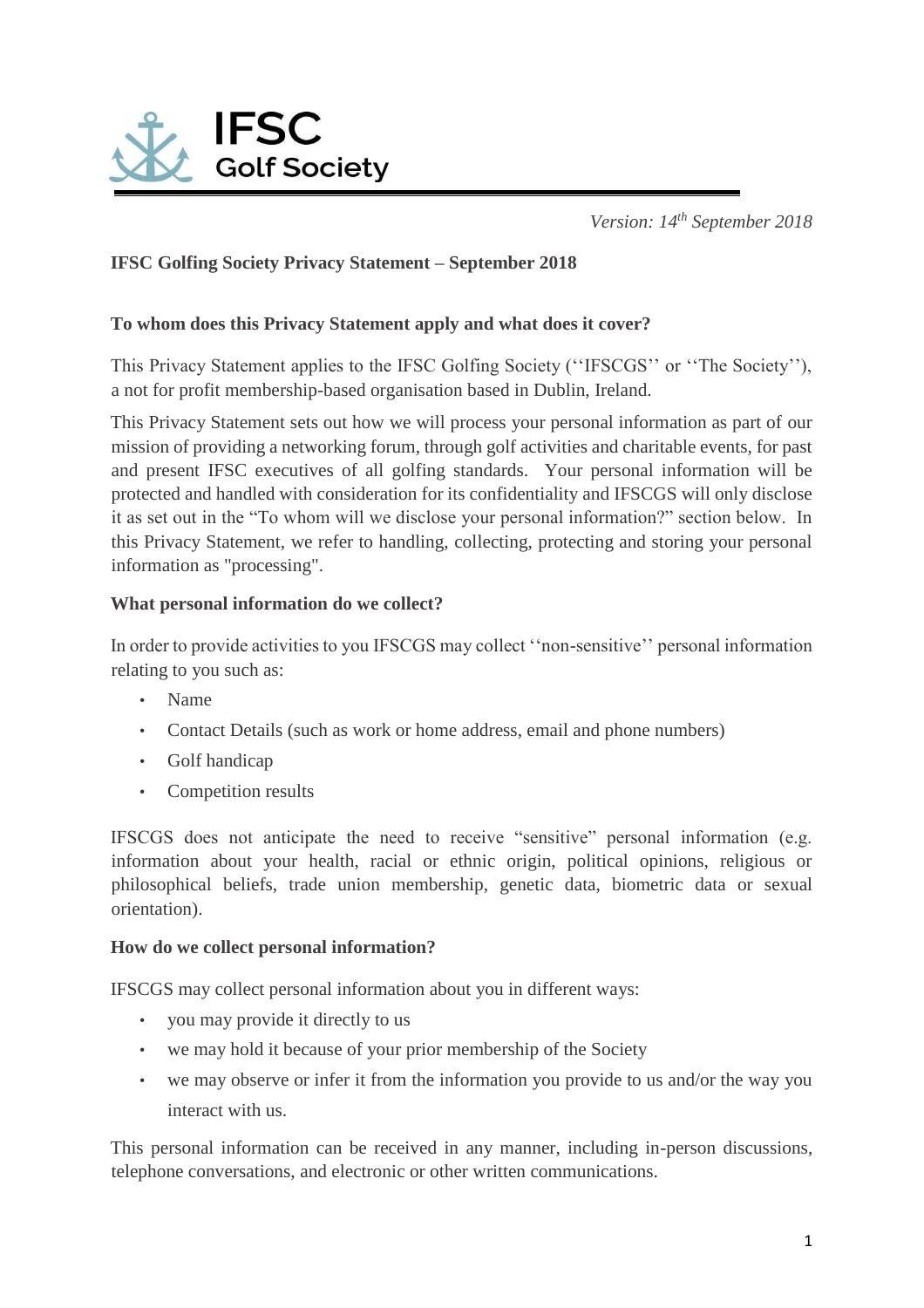Without access to all the personal information that we need, we may be unable to provide or complete the activities.

A photographer will be present at some, if not all, IFSCGS events. Photos will be posted to our website and used in our marketing and communications collateral. If you do not wish to be included please mention to the photographer and/or contact the event organiser in advance."

## **How do we use your personal information?**

IFSCGS processes personal information about you to:

- establish or maintain our relationship with you
- provide golfing, networking and charitable activities on your behalf .

# **On what basis do we process personal information about you?**

This Privacy Statement sets out the grounds upon which we rely in order to process your personal information.

We may use your personal information for the purposes outlined above because:

- (a) where relevant, you have applied to join and are a current or recent past member of the Society and processing your personal information is necessary for the performance of such membership; or
- (b) we have a legitimate interest in processing your personal information, which may be to:
	- provide activities to you;
	- evaluate, develop or improve our activities on behalf of members; or (c) we are subject to legal, regulatory or professional obligations.

# **To whom will we disclose your personal information?**

In connection with one or more of the purposes outlined in this Privacy Statement, we may disclose your personal information to:

- the Committee and other members of the Society. This includes disclosing contact details with other members of the Society for the purposes of running and administering the Society's matchplay competitions.
- third parties to whom we disclose information in the course of providing services to you or to the entity that has engaged us to provide the services (e.g. golf venue providers where IFSCGS events are held).

IFSCGS does not sell or lease your personal information to others.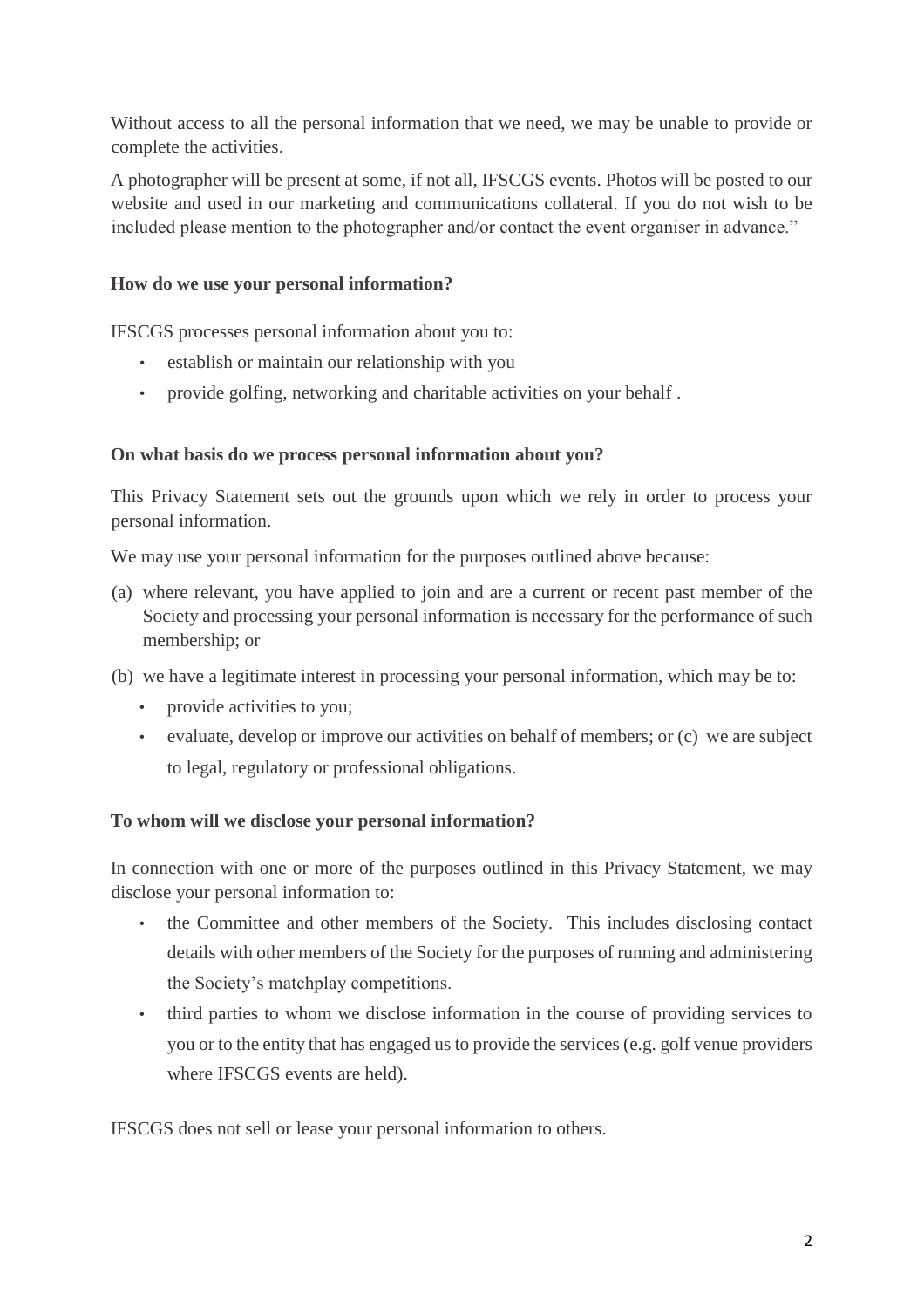# **How do we keep your personal information secure?**

We have in place reasonable operational security measures to protect your personal information from loss, misuse and unauthorised access, disclosure, alteration or destruction. Only IFSCGS committee members with appropriate awareness of privacy obligations and the need to use your information in connection with our activities are provided access to your personal information.

# **How long will we keep your information?**

We retain personal information as long as is necessary to fulfil the purposes identified in this Privacy Statement or (i) as otherwise necessary to comply with applicable laws, or (ii) for not longer than 3 years from the later of either (a) the date of this Statement ( $25<sup>th</sup>$  May 2018) or (b) expiry of your membership.

Once your membership of the IFSCGS expires we will only use your information to keep you informed about Society activities and to invite you to re-join the Society.

# **What are your rights in relation to your personal information?**

You have various rights in relation to your personal information. In particular, you have a right to:

- obtain confirmation that we are processing your personal information and request a copy of the personal information we hold about you
- ask that we update the personal information we hold about you, or correct such information that you think is inaccurate or incomplete.

You also have the right to:

- ask that we delete personal information that we hold about you, or restrict the way in which we use your personal information
- withdraw consent to our processing of your personal information (to the extent our processing is based on your consent)
- ask us to stop or start sending you marketing messages at any time
- object to our processing of your personal information

Where you withdraw your consent to our processing of your information we will cease processing the relevant information for the purposes of providing our activities and the effect may be that we are no longer able to provide the activities. However, we may still retain a copy of the relevant information for as long as necessary to comply with applicable laws and regulations.

To exercise any of your rights or raise any questions that you have about our use of your personal information, please contact us using the details below.